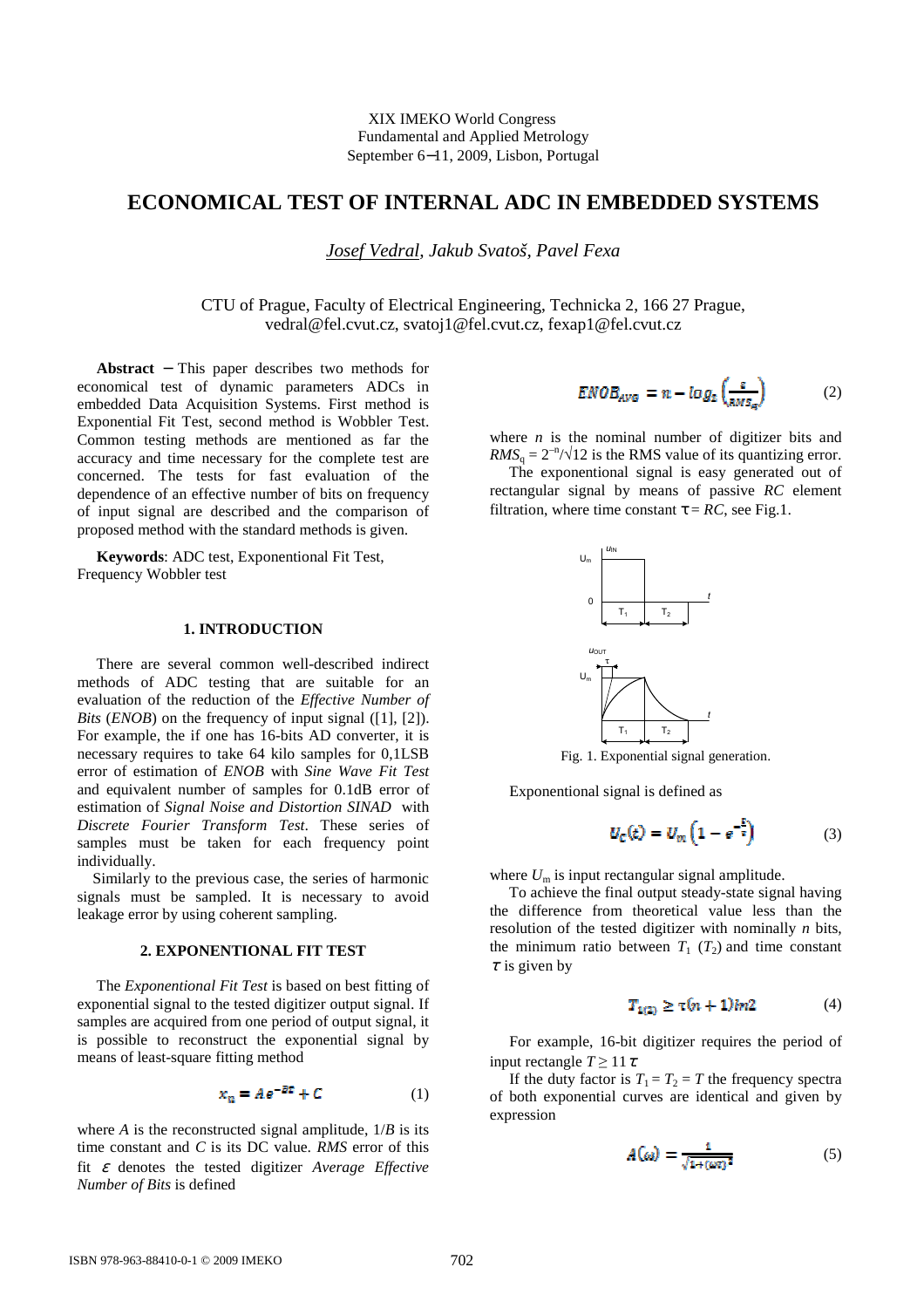For  $\omega \tau >> 1$  is  $A(\omega) = 1/\omega \tau$  and amplitude decreases with a slope – 20 dB/decade, see Fig. 2.



Fig. 2. Frequency spectra of exponentional signal.

#### **3. FREQUENCY WOBBLER TEST**

 The basic idea is to apply the full-scale wobbler signal to the input of the tested ADC located on the chip of microprocessor. The frequency sweep of the wobbler signal should cover the desired range of dynamic test and the length of the wobbler depends on available memory space for the output series of samples as well as on desired accuracy of the test and on the availability of synchronisation of signal sampling. An estimation of the reduction of *ENOB* due to the increase of input signal frequency is calculated from measured series of samples. The Fig. 3 shows signal generated in ADC test.

 The advantage is the reducing of acquisition time (to 50%) but more complicated arrangement and software are required.



Fig. 3. Wobbler signals generated in ADC test.

### **4. DATA PROCESSING IN WOBBLER TEST**

 The first step of the algorithm is the rough analysis of sampled data. The measured data stream is divided into substreams. Each substream contains integer number (one or more to reach necessary number of samples for the next steps of algorithm) of quasi-periods

of sampled chirp. These are tested for amplitude stability (using windowed *RMS* calculation).

 The behaviour of input analog part of AD converter is estimated during this step. The input chirp can be described by the following formula¨

$$
u(t) = Asin \left[2\pi t \left(\frac{t-t_1}{\Delta t}(f_1 - f_2) + f_2\right)\right] + \varphi\right] \tag{6}
$$

where *A* is the amplitude of the chirp,  $t_0$  is the start time of chirp, ∆*t* is the duration of the chirp, *f0* is the start frequency of the chirp,  $f_l$  is the stop frequency and  $\varphi$  is the start phase of the chirp. In (1), linear frequency sweep is considered.

$$
\frac{df}{dt} = \frac{f_1 - f_2}{\Delta t} \tag{7}
$$

 The least square algorithm is applied to each substream to fit ideal above described quasi-period (1) to the measured one.

To reduce the necessary time of solving the non linear system equation, not every parameters is optimised during the fitting. In the concrete case  $f_0$ ,  $f_1$  are the optimized parameters while other parameters are found by other ways before:

Parameter  $t_0$  (start time of quasi-period defined as the zero crossing of measured signal) is calculated using linear interpolation from the two nearest (one negative and one positive) samples. In the case of noisy signal more complicated higher-order interpolation using more samples should be used. Parameter  $\varphi$  is automatically equal to zero when the above described definition of  $t_0$ is considered.

Parameter  $\Delta t$  (the duration of the current quasiperiods of the chirp) is calculated as the difference of the current  $t_0$  and the value of  $t_0$  of the next substream.

 The effective value of the current quasiperiod - *A* - is calculated using the following formula:

$$
A_{\text{ext}} = \sqrt{\frac{2}{\Delta z} \sum_{\mathfrak{r}_i} U^2(\mathfrak{r}_i)}\tag{8}
$$

where *i* includes all indices of samples taken between *t<sup>0</sup>* and  $t_0 + \Delta t$ .

 The last step of the algorithm is the calculation of the reduction of *ENOB* on the instant frequency of the input wobbler. The calculation of the *Average Effective Number of Bits* is done using formula

$$
END_{AVG} = \log_2 \frac{FS}{\sigma_{f\sqrt{12}}} \tag{9}
$$

where  $\sigma_f$  is the standard deviation obtained as a final result of chirp fitting of the substream in which

$$
f = (f_1 + f_2)/2 \tag{10}
$$

Minimum of  $\sigma_f$  is the criterion of the best fitting by the least square method.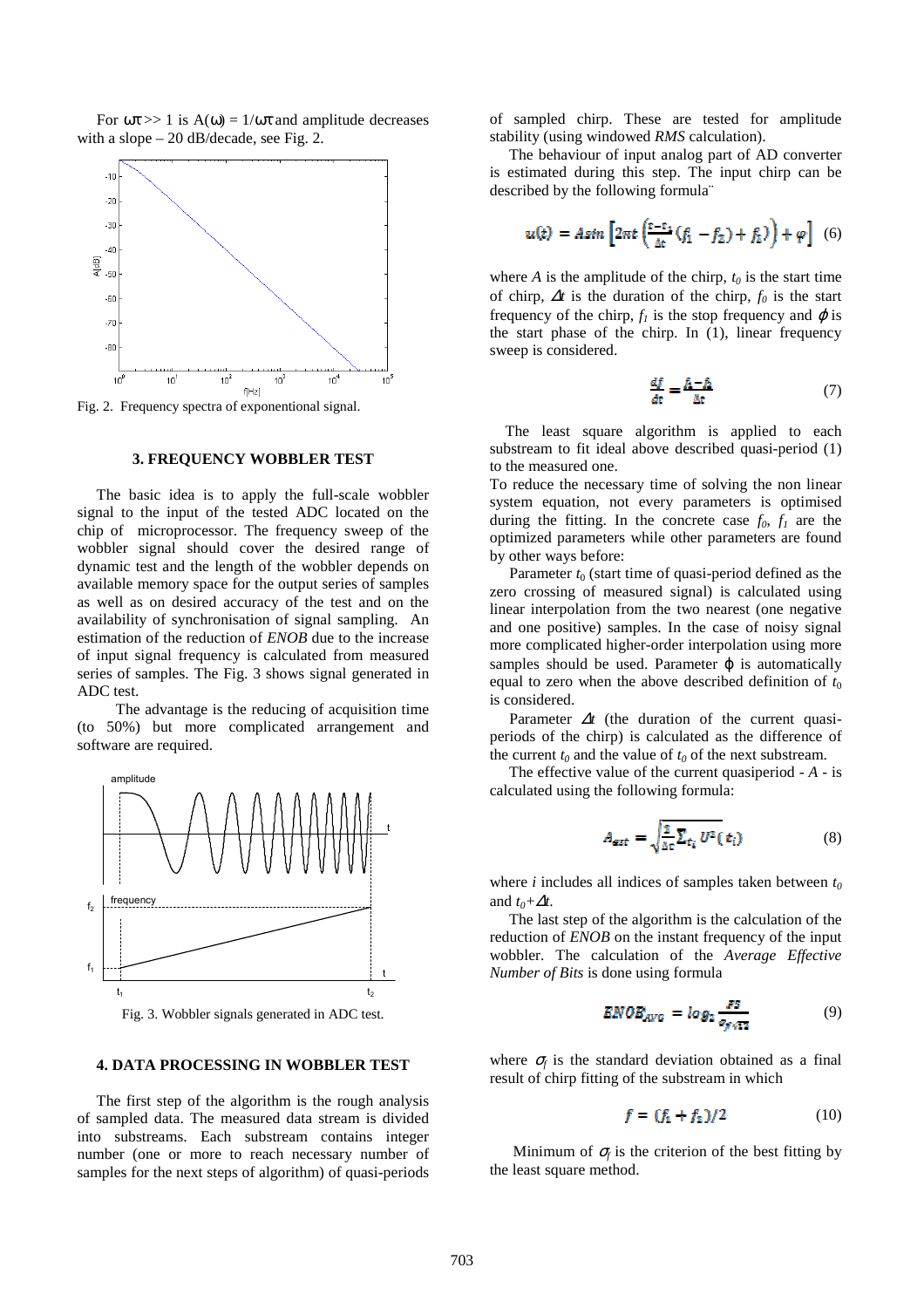#### **5. ACCURACY AND SPEED**

 Accuracy of the proposed method can be estimated by the comparison with the values of sine-fit test for 16 bit AD converter. The 256 samples must be taken to achieve 0,1 bit accuracy in *ENOB* estimation. If each substream contains more than 256 samples, one can say that the accuracy is equal or better than 0.1 bit (each substream is considered as a part of harmonic signal with frequency  $(f_1+f_0)/2$ ). If 20 measured points are necessary to plot the graph showing the dependence of *ENOB* on the frequency, at least  $5120$  (=20x256) samples must be taken for such accuracy.

 The superior chirp generator is required. Most of DDS-based generators are not suitable because the frequency sweep is synthesised from discrete frequency steps and these degrade the results of test.

 The proposed test seems to be the fastest way of *ENOB* estimation. The speed of processing may be even enhanced by introducing the multiprocessor approach, see Fig 4*.* 



Fig. 4. Multiprocessor approach to test algorithm.

#### **6. COMPARISON AND RESULTS**

 Each here described method has been implemented in FPGA Start Development Kit Cyclone II by Altera. Internal controlled DDS generator with 24 bit DA converter has been used to generate wobbler signal in frequency range from 20 Hz to 20 kHz.

 The average *ENOB* = 13,9 bits by *Exponential Fit Test* and average *ENOB* = 14,1 bits by *Wobbler Test* in the frequency range up 20 Hz to 20 kHz is relevant to *ENOB* plot, determined by classical *Sine Wave Fit Test* method.

 In Fig. 5 is presented *ENOB* plot for internal ADC converter by *Single Sine Wave Fit Test*. Average *ENOB*  by this method is 14,2 bit. The average *ENOB* by this methods is 14,2 bits. The difference of 0,3 bit between *ENOB* and average *ENOB* is practically insignificant.



Fig. 5. ENOB plot for Single Sin Fit Test.

 In Fig. 6, Fig. 7 and Fig. 8 is presented FFT plot of *Noise Histogram Test* with grounded input, *Code Words Histogram Test and FFT plot* of sinus signal 1 kHz.

 The effective resolution of internal converters under test defined by formula

$$
ER = log_2 \frac{PS}{RMS_{NOSSE}}
$$
 (11)

is 15,4 bit. In FFT plot in Fig.6 are evident parasitic spectral components with USB supply noise under 100 dB.



Fig. 6. FFT plot of Noise Histogram Test.



Fig. 7. Code Words Histogram Test.